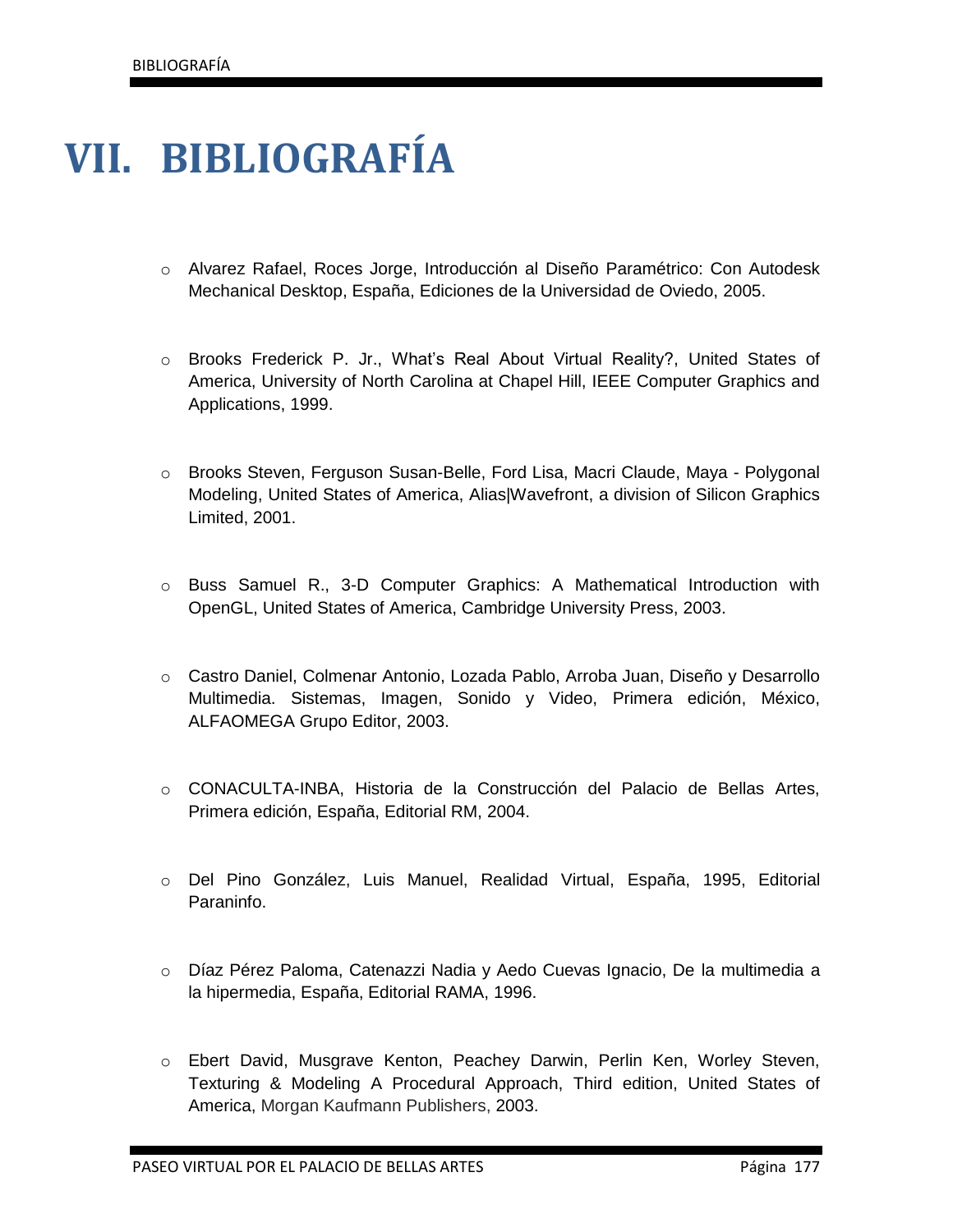- o Fan, Dai, Virtual Reality for Industrial Applications (Computer Graphics: Systems and Applications), First edition, United States of America, Springer Publishing Company, 1998.
- o Foley James D., Hughes John F., Van Dam Andries, Feiner Steven K. Computer Graphics Principles and Practice, Second edition, United States of America ,1997.
- o Frater Harald, Paulissen Dirk, El gran libro de Multimedia, México, Alfaomega, 1995.
- o Gradecki, Joe, The Virtual Reality Programmer's KIT, United States of America, John Wiley & Sons, Inc., 1994.
- o Hearn Donald, Baker Pauline, Gráficos por Computadora con OpenGL, 3era edición, España, Pearson Educación, 2006.
- o Heckbert Paul S., Fundamentals Of Texture Mapping and Image Warping, United States of America, University of California, Dept. of Electrical Engineering and Computer Science, 1989.
- o Insa Daniel, Morata Rosario, Multimedia e Internet, España, Editorial Paraninfo, 1997.
- o Jiménez Juan José, Detección de colisiones Mediante Recubrimientos Simpliciales, Universidad de Granada, departamento de Lenguaje y Sistemas Informáticos, 2006.
- o Jiménez Víctor, Escudero Alejandrina, El Palacio de Bellas Artes: Construcción e Historia, Primera reimpresión, México, INBA, 1995.
- o Mark Mogilner, El Palacio de Bellas Artes, Primera edición, México, Landucci Mark Mogilner, 2004.
- o OpenGL ARB, Shreiner Dave. *OpenGL Reference Manual*, United States of America, Addison Wesley, 1999.